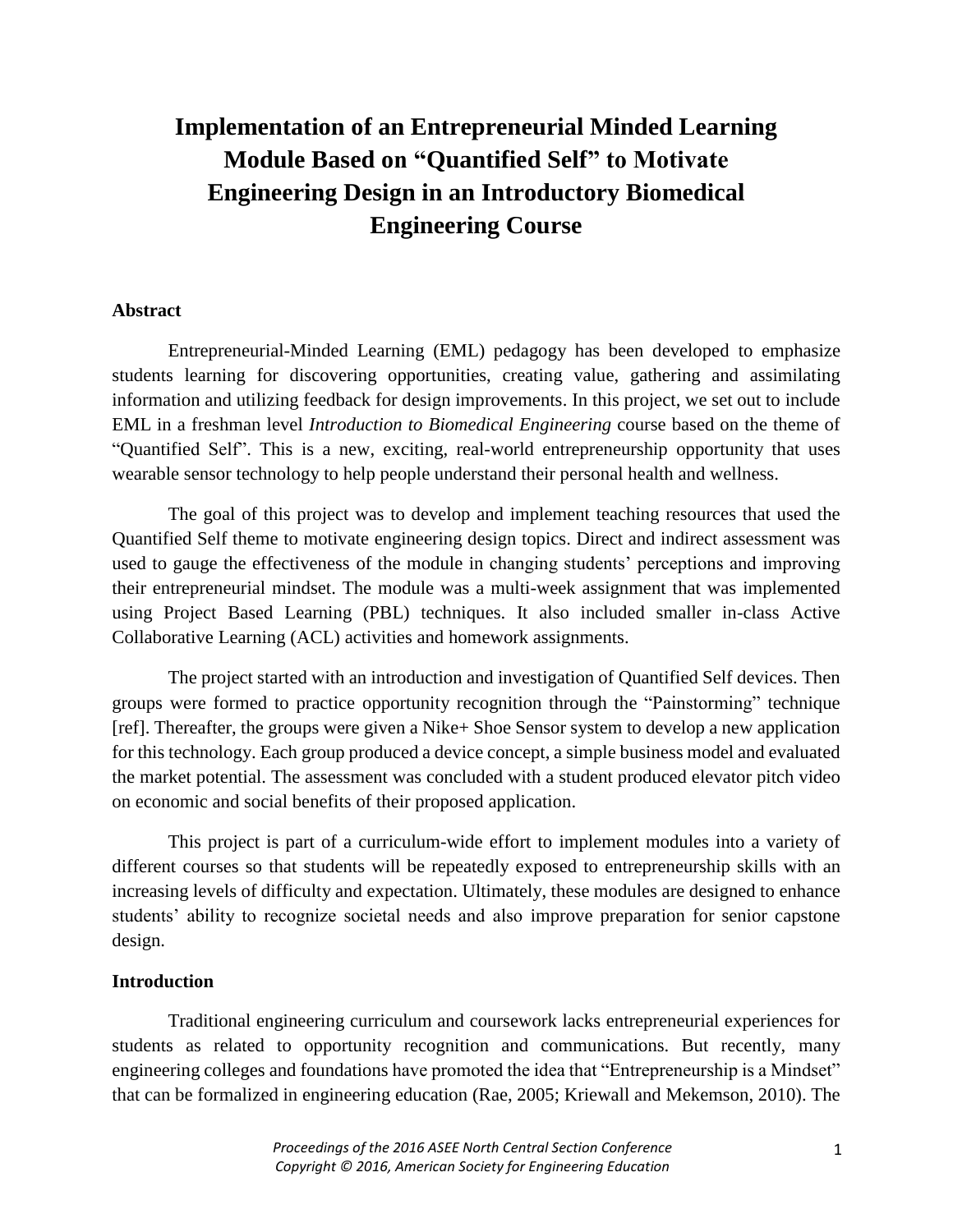aim is to develop students who are better at adapting to new trends, embracing creativity and leadership, understanding engineering impacts on society and business, as well as providing more opportunities to experience engineering design (Fairweather, 2008). Engineering design courses at the freshman or senior levels are the most common way that universities use to give students opportunities to work on real world engineering problems (Shartrand and Weilerstein, 2012). Entrepreneurial-Minded Learning (EML) pedagogy provides engineering faculty with a useful and effective tool for embedding modules within other existing courses. The EML pedagogy has been developed as techniques that emphasize students learning to create value, gather and assimilate information to discover opportunities or insights for further action (Melton, 2014). EML also promotes inductive learning and allows students to explore the "why", "real-world relevance", and "impact" of the problems that they are asked to solve.

The "Introduction to Biomedical Engineering" course provides an overview of biomedical engineering, principles of living systems, engineering applications of bio-molecular and cellular fundamentals, and medical engineering. The societal value of biomedical engineering and the biomedical engineer's role in society are also important topics. The format for the class includes lectures, class activities, group discussions, group projects, and invited speakers. Over the past five years, faculty at XXXX University have been participating in workshops and had Kern Entrepreneurship Education Network (KEEN) Foundation support to revamp specific courses with ACL, PBL and EML modules (Carpenter et al., 2011). The "Introduction to Biomedical Engineering" course now includes short, in-class ACL activities throughout the semester as well as a few multi-week PBL assignments. While many of these learning activities have been adopted from other faculty (Prince, 2004; Smith et al., 2005), this paper reports the development and implementation of PBL teaching resources that used the theme of "Quantified Self" (QS) to motivate engineering design and entrepreneurship topics. The module combined several openended tasks that built sequentially following previously completed work and the topics that were covered in class.

The QS theme can be described as a social movement and/or a consumer electronics trend. This is a new, exciting, real-world entrepreneurship opportunity that uses wearable sensor technology to help people understand their personal health and wellness. QS is experiencing tremendous growth through the interest of large consumer electronics companies as well as new digital health startups. This explosive growth has been made possible by the convergence of technologies such as sensors, computer miniaturization, big data and widespread participation in social networks that allow sharing of personal information (Figure 1). By adopting QS as a running theme to motivate a variety of academic topics, students are given an opportunity to develop a mindset that fosters creativity and collaboration (Meyer and Nasir, 2015).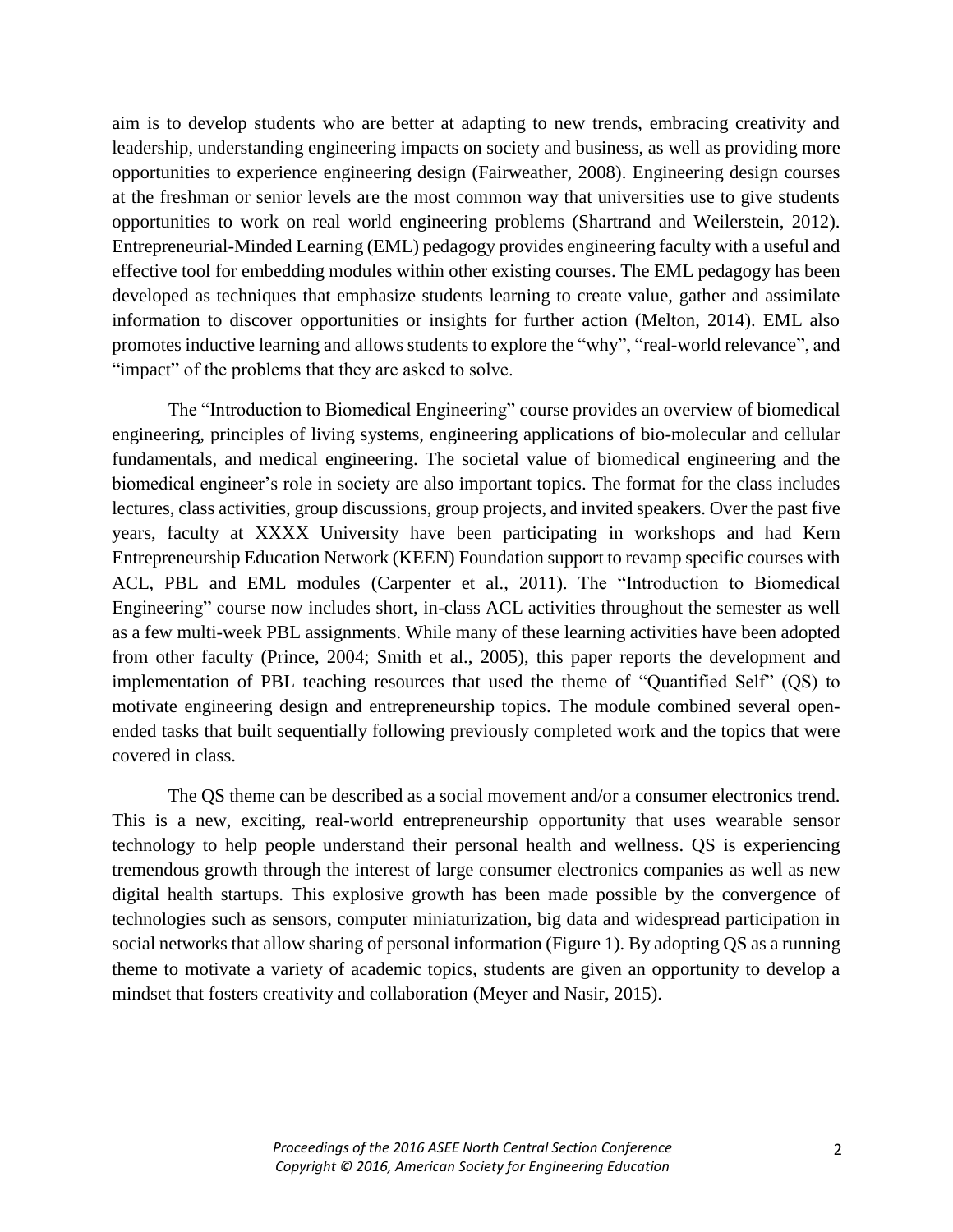

**Figure 1:** Representation of the broad range of topics that can be related to the QS theme.

## **Activity Details**

The activity was introduced in Week 7 of the semester and culminated in Week 11. The following learning objectives were emphasized with the module:

- Opportunity recognition
- Define problems, opportunities, and solutions in terms of value creation
- Market investigation
- Anticipate technical developments by interpreting societal and economic trends
- Identify new business opportunities
- Create a preliminary model
- Communicate engineering solutions in economic terms and with regard to societal benefits

Nike, Inc. developed the Nike+ Sport Sensor with four pressure sensors and 3-axis accelerometer to go under the insole of athletic shoes (Figure 2). Initially the sensor and the accompanying shoe was marketed for basketball and cross-training but the product did not see widespread adoption in the marketplace. Nike+ sensors were donated by Nike for a storyboard competition. Student groups were led through a series of steps with the ultimate goal of creating a new product concept based on the Nike+ sensor technology.



**Figure 2:** Nike+ "Hyperdunk" Sport Sensors that were given to student groups

*Proceedings of the 2016 ASEE North Central Section Conference Copyright © 2016, American Society for Engineering Education*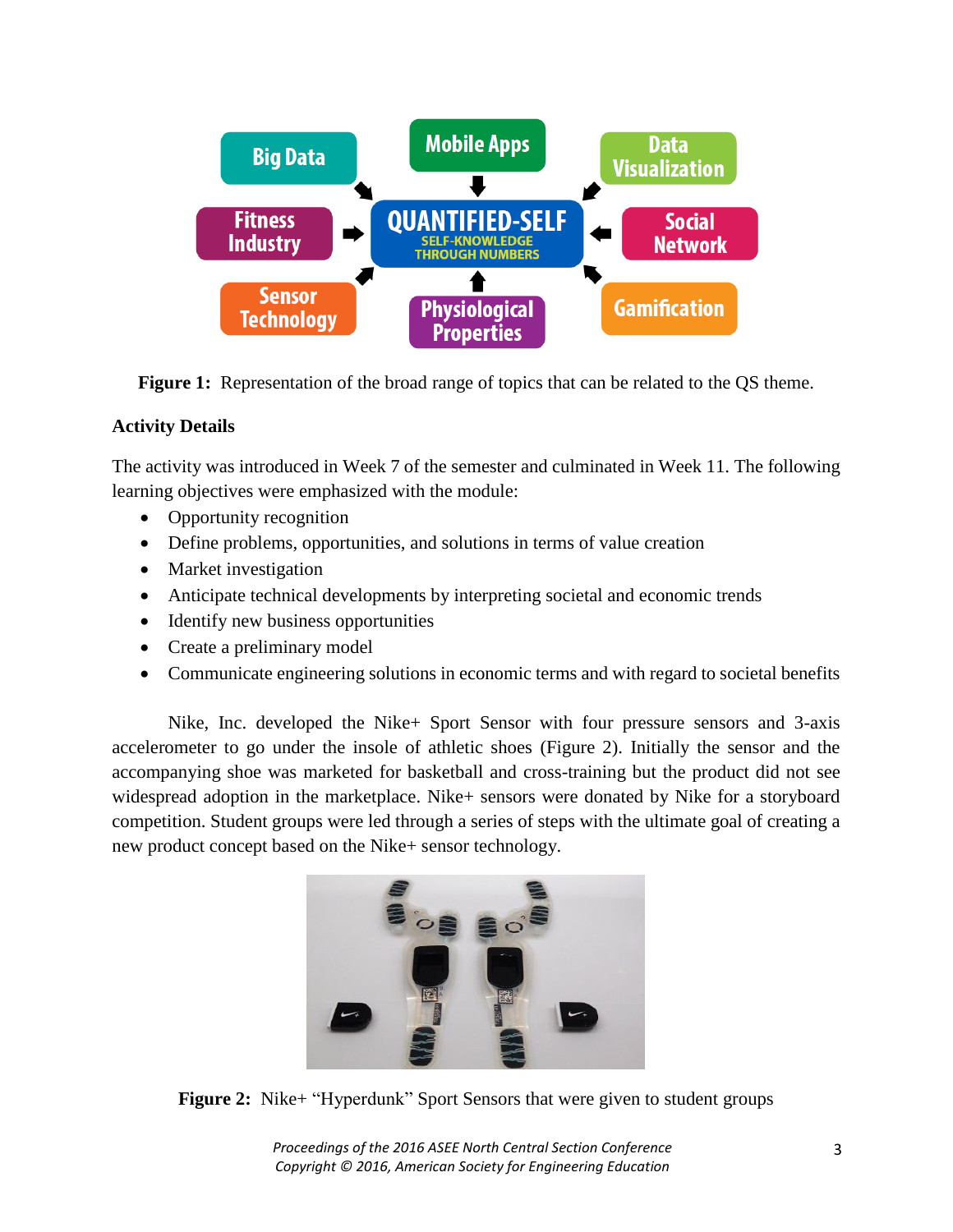## **Assessment Methods**

Direct assessment of the assignment questions and final pitch videos was completed to determine if the students addressed the engineering design steps. Indirect assessment of the students by means of confidential, pre and post module surveys were used to gauge the effectiveness of the module at changing students' perceptions and improving their entrepreneurial mindset. Each question was ranked with a five point Likert Scale (1. Strongly disagree, 2. Disagree, 3. Neutral, 4. Agree, 5. Strongly agree) and the average rank for the class at each time point was determined. The two time points were compared with an unpaired t-test and a value of p $>0.01$  was used to determine if the differences were significant. The surveys had ten questions related to their experience and capability to practice specific entrepreneurial skills during engineering design projects:

- 1. I have experience using some of the Entrepreneurship Skills to complete engineering projects. During previous engineering projects, I have used the following entrepreneurship skills:
- 2. Define problems, opportunities, and solutions in terms of value creation.
- 3. Anticipate technical developments by interpreting surrounding societal and economic trends.
- 4. Identify new business opportunities.
- 5. Apply creative thinking to ambiguous problems.
- 6. Apply systems thinking to complex problems.
- 7. Examine technical feasibility, economic drivers, and societal and individual needs.
- 8. Communicate engineering solutions in economic terms and with regard to societal benefits.
- 9. Substantiate claims with data and facts.
- 10. Collaborate in a team setting.

## **Implementation**

During the first week of the module (Table 1), in-class activities included a review of previous class topics of biomechanics, bioinstrumentation, and the engineering design process. Examples were given to practice opportunity recognition through the "painstorming" technique . Next, the theme of Quantified Self was introduced with a five minute TED talk video by Gary Wolf<sup>1</sup>, presentation and discussion of examples of QS products (Figure 3). Finally, an individual homework assignment was given with guided questions:

- Find a product/service relating to "Quantified Self".
- Describe the "Quantified Self" device you chose.
- What need does this device address? What is the value of this device to the consumer?
- Give some details about the manufacturer. What is the value of this device to this company?
- Come up with one important feature that is missing from this device or think of an improvement that would make this product more valuable.
- Is this a good way to find about needs? Why or Why not?
- As an entrepreneur, why would be you be doing this step?

## 1. [https://www.ted.com/talks/gary\\_wolf\\_the\\_quantified\\_self?](https://www.ted.com/talks/gary_wolf_the_quantified_self?)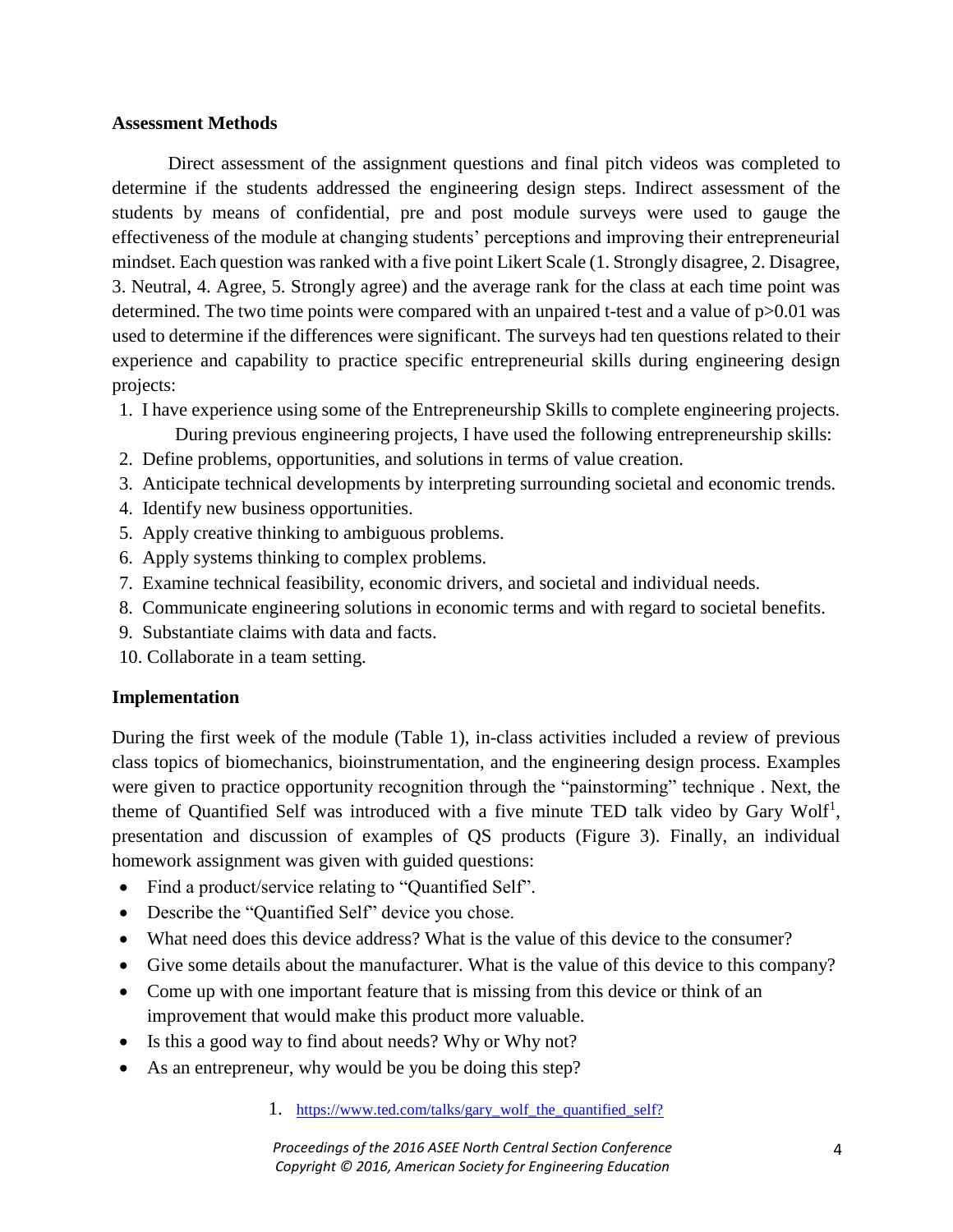

**Figure 3:** Introduction to QS presentation slides with examples for in class discussion.

During the second week, after reviewing other examples of QS devices, the students formed groups of 3-4. The technical capabilities of the Nike+ sensors and some of the marketing history for this product was introduced<sup>2</sup>. Each group came up with a list of at least 20 customer needs that could be addressed with a product that used similar technology. Finally, the groups were given a Nike+ Shoe Sensor system so they could increase their familiarity with how it worked. The second homework was a group assignment to produce a device concept, business model and evaluated the market potential following another set of guiding questions:

- Select one customer need that has the value proposition with the highest potential. Who is your customer? Justify why you chose this customer need.
- Develop a new product/service concept that utilizes the Nike+ Sport Sensor Kit. This development should include design sketches/storyboards/simulations about what the product/service looks like and how it would be used.
- Develop a business model around this product/service. What are the business costs and what is the price for consumers, or how would you generate revenue?
- Do you think that your customer target would be interested in purchasing and using this product/service? How would you validate this claim?
- Prepare a short (3-5 min), informal (no slides) group presentation to give during class.
	- o Customer needs
	- o Value proposition
	- o Product/service concept
	- o Business model

During the third week, each group presented their initial ideas to the class. The other students and faculty acted as the targeted "customer" to give feedback and to help the group improve their ideas. The last group assignment was to formalize the information presented in class into an interesting story and refined "pitch" that described the concept and business model and could be given to potential investors. Pitch videos were to be recorded that were similar to QS examples shown in

2. <http://news.nike.com/news/nike-gameonworld>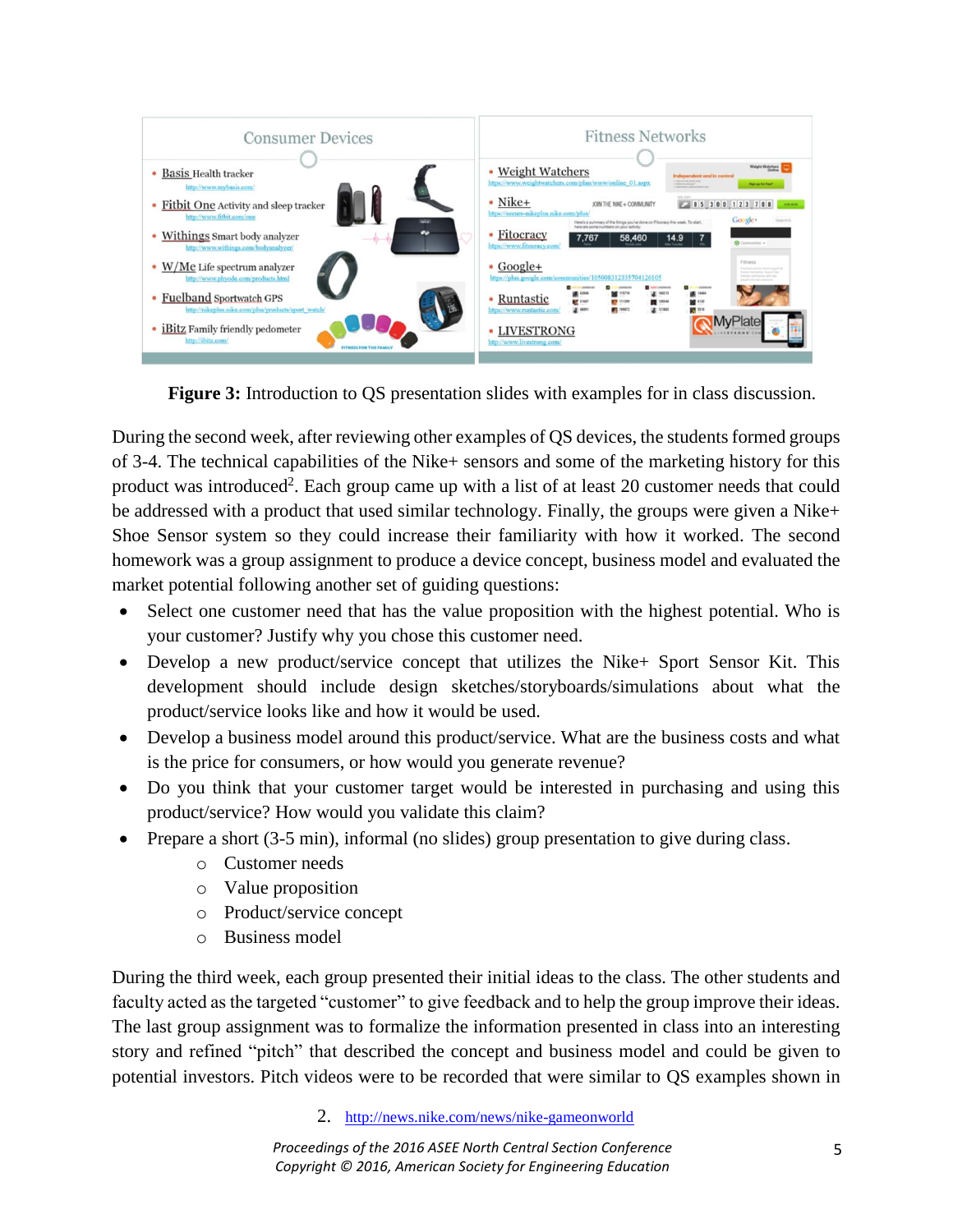class from kickstarter.com or nikefuellab.com. Students used their own video recording and editing resources and were directed to consider adding background music, narration, text, backgrounds, close-up and wide angle shots. Finally, they uploaded the videos to YouTube.com.

| Week | In class                                              | Out of class                                                     |
|------|-------------------------------------------------------|------------------------------------------------------------------|
| 7    | Painstorming activity<br>$\bullet$                    | Individual assignment to find another<br>$\bullet$               |
|      | Introduction to QS presentation                       | QS example                                                       |
|      | Think-pair-share of QS examples<br>$\bullet$          |                                                                  |
| 8    | Class discussion of other QS<br>$\bullet$<br>examples | Group assignment to develop a<br>product/service that uses Nike+ |
|      | Form groups of 3-4 students<br>٠                      |                                                                  |
|      | Introduction to Nike+ Sensors<br>$\bullet$            |                                                                  |
|      | Group assignment to brainstorm<br>$\bullet$           |                                                                  |
|      | and develop customer needs/value                      |                                                                  |
| 9    | Create company and motto                              | Group assignment to create a pitch                               |
|      | Informal group presentations with<br>$\bullet$        | video                                                            |
|      | class feedback acting<br>as<br>a                      |                                                                  |
|      | "customer"                                            |                                                                  |
|      | Introduction to making a pitch<br>٠                   |                                                                  |
| 10   | Project recap and viewing of<br>$\bullet$             |                                                                  |
|      | videos                                                |                                                                  |

| <b>Table 1:</b> Course schedule of QS module activities. Presentation slides and assignments can be |  |
|-----------------------------------------------------------------------------------------------------|--|
| found at the website, XXXXX.                                                                        |  |

## **Assessment Results**

Five groups completed this engineering design project during the pilot implementation. Most students understood the importance of design in engineering and were able to communicate their product concept in terms of technical capability, customer value and economic viability. Video quality varied between groups but the emphasis was on content and not quality. There were group participation and cooperation issues in one group, mainly due to student absences and missing the in-class components of the project. The other four groups produced good or excellent work on the assignment questions and final pitch videos. In general, the engineering students were more comfortable with written assignments, but the communication of an idea in terms of economic and social aspects was challenging. The survey results showed improvement in the student's perception for specific entrepreneurship skills (Figure 4).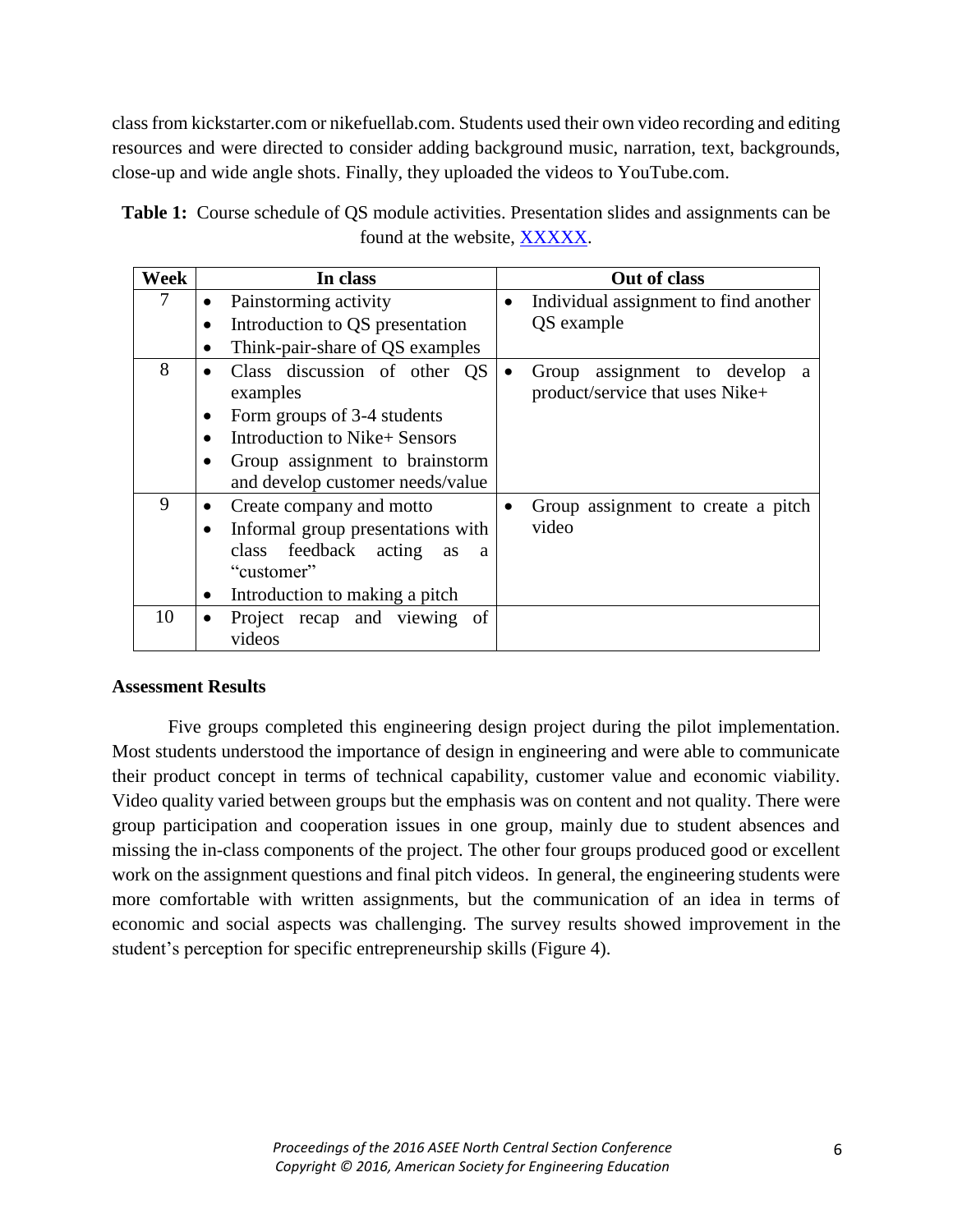

**Figure 4:** Indirect assessment results of the Entrepreneurship Skills Inventory survey. **\*** Indicates a significant difference based on an unpaired t-test (p>0.01).

## **Discussion and Conclusions**

Assessment results indicated that the module was helpful at introducing and improving students' abilities with certain engineering design skills. Although most students had no prior experience with the QS devices prior to the modules, they were engaged by this theme and particularly with the Nike+ sensors. Other positive reflections included that they enjoyed the openended and real world aspect of this project. Clear step-by-step structure and good faculty communication with the students is very important during this type of project.

Some recommendations and improvements that were made following pilot module implementation include; begin engineering design and entrepreneurial skills training earlier in the semester, continue EML experiences throughout the semester and finish with a formal design project assignment at the end of the semester. Future work for this project includes implementing module revisions in subsequent course offerings. Additional assessment data will be collected and analyzed to more formally determine the effect of EML on student's entrepreneurship and technical skills.

We noticed a tendency of students to want to jump past the "Opportunity" phase of the engineering design process. Although the module was broken into 3 parts, to force students to investigate the market, get customer feedback and determine economic benefits for their concepts, this process was still rushed and uncomfortable for engineers.